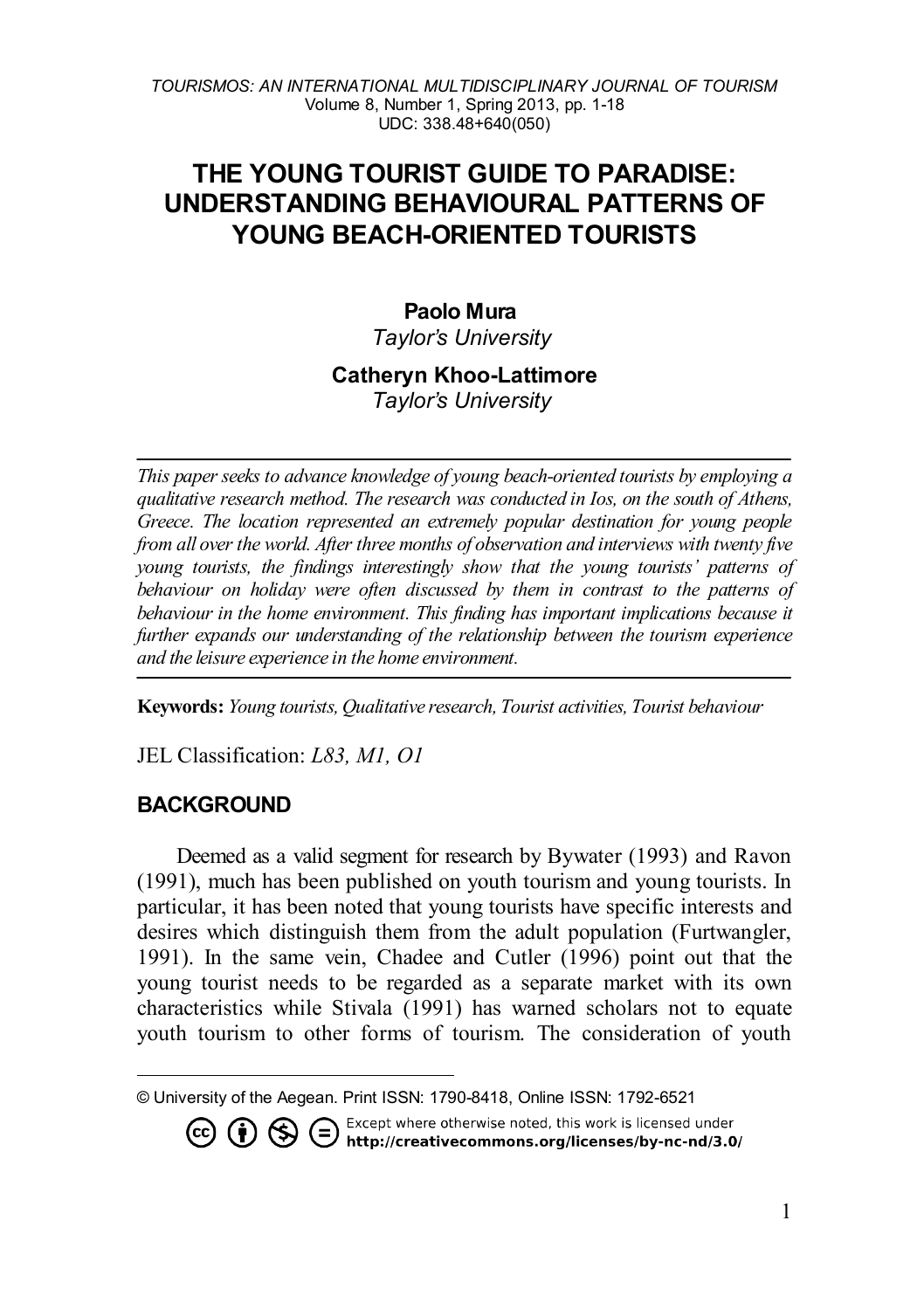tourism as a phenomenon with its specific characteristics leads to assert that it is necessary to explore in more detail this particular segment of the market.

### **THE YOUNG TOURIST ECONOMY**

The importance of exploring the youth tourism market is further emphasised by its positive economic impact (Aramberri, 1991). Bywater (1993) reports that the five major companies that catered specifically to the young student tourism in 1992 (STA Travel, CIIE, Kilroy travels, USIT International and CTS Viaggi) earned around US\$800 million. Within the European context, Wheatcroft and Seekings (1995) indicate that in 1993 the youth tourism market represented 20% of the total expenditures by all tourists in Europe. The World Tourism Organization (2002) estimates that young people accounted for 17% of all international trips in 2000. Richards (2007) also claims that the total international youth spending was about 20% of total tourism spending in 2005, namely  $E109$  billion (US\$136 billion). According to the data provided by Richards (2007:4), young tourists' '[a]verage spending on a main trip abroad increased by almost 40% between 2002 and 2007 to  $€1915$ , a higher rate of expenditure growth than the international travel market as a whole. As a proportion of their total income, young people spend more than any other group on international travel'. Prior to Richards (2007), Chadee and Cutler (1996) have already found that young tourists might not necessarily look for cheap accommodation - the findings of their study show that 'the student market is no different from other markets in demanding higher quality standards than in the past' (Chadee & Cutler, 1996: 77). In support of Chadee and Cutler (1996), Loker-Murphy and Pearce (1995:836) argue that young backpackers may spend less than other types of tourists, yet 'their relatively low daily expenditures are more than compensated for by their extended length of stay and the fact that they distribute their spending further throughout the country they are visiting'. The literature reviewed seems to contrast the assumption that young tourists are 'price conscious' and prefer budget travel (Kreul, 1991). Rather, past studies stress the positive economic impact of the young tourist as well as the long-term potential of the youth market.

### **RATIONALE FOR THE STUDY**

2 Besides its economic impact, youth tourism has also been regarded as a positive phenomenon from a socio-cultural point of view. According to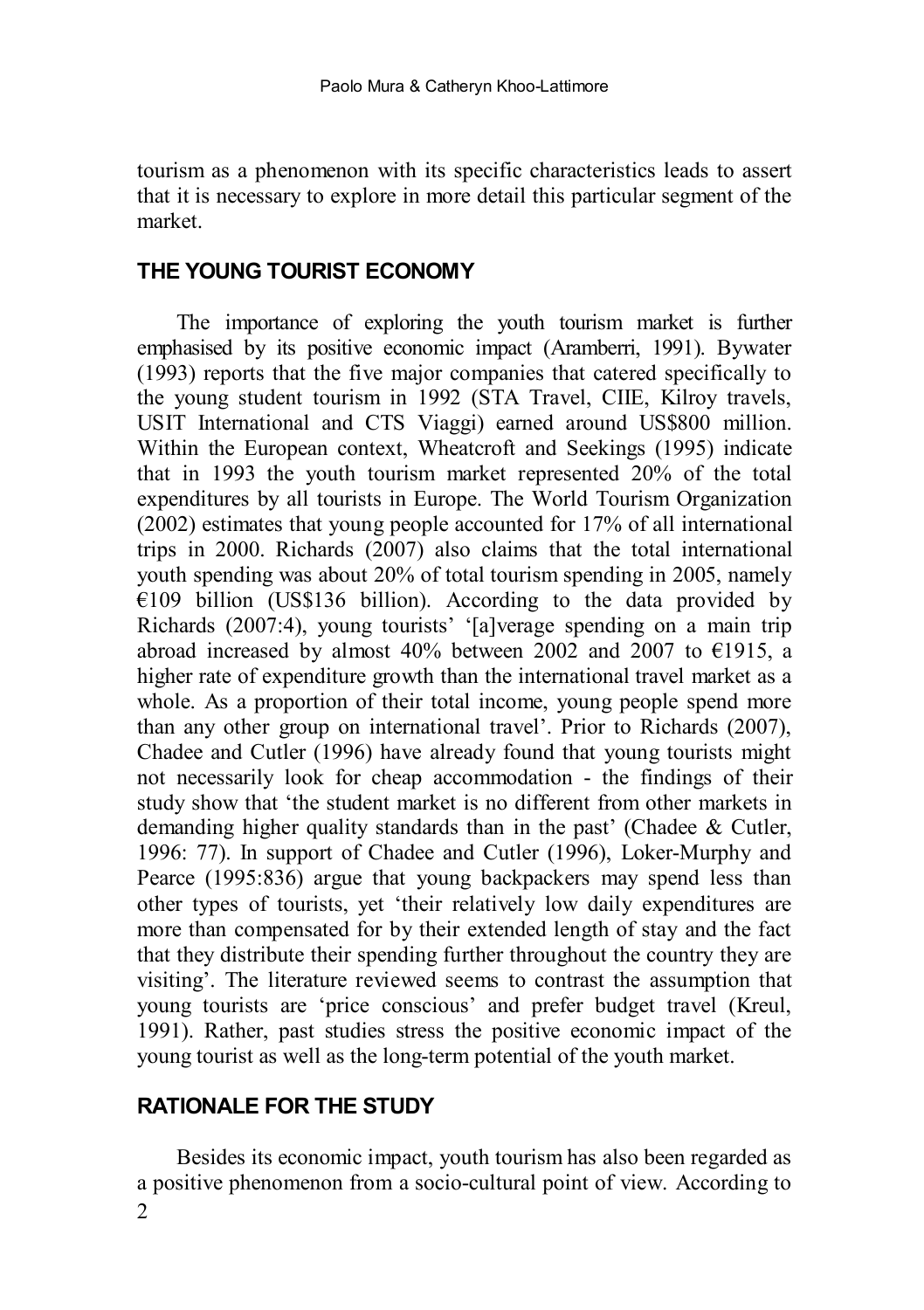Richards and Wilson (2003:9), young people's tourism has the potential to 'build bridges between people and cultures'. Hence, it has been recognized that young tourists can contribute to promote ideals of peace and understanding among people from different cultures (Winter, 2004). Kelly (2006:7), for example, refers to the International Youth Hostels Federation (IYHF) as 'a body whose concerns now go well beyond the provision of inexpensive backpacker accommodation and incorporate the aim of fostering peace and understanding throughout the world'. European exchange student programs, such as 'Socrates/Erasmus' and 'Leonardo', represent another example through which youth tourism may promote understanding among people from different cultures. Indeed, it has been argued that one of the aims of these exchange student programs is 'to reach international understanding and to create a European consciousness' (Papatsiba, 2005:174).

The economic and socio-cultural significance of the youth tourism market highlights the importance of conducting research on the young tourist. More specifically, it has been noted that more research is needed on the young beachoriented tourist, considering that 'up to 50% of all holidays taken by young people are located in beach-oriented resorts' (Carr, 1999: 223). Previous studies on young tourists in beach-oriented resorts reveal that the young tourists tend to behave in a more hedonistic manner on holiday than at home. Bellis, Hale, Bennett, Chaudry and Kilfoyle (2000), for example, found that young British visiting Ibiza have a higher propensity to use drugs and consume alcohol on holiday than at home. Similarly, Sonmez et al.'s (2006) findings show that North American students drink more alcohol and use more drugs in the tourism context. In her description of young tourists' behaviour on a Greek island, Wickens, (2002) refers to the 'Raver Type' as those who decide to travel to islands exclusively for its beaches and nightlife. Moreover, she labels most female tourists as 'Shirley Valentines', namely women who actively seek a romantic affair and sexual experiences with local Greek men or other tourists.

A number of studies have also focused on the causes of the 'disinhibiting' effect (Sonmez et al., 2006: 896) of beach-oriented vacations. Maticka-Tyndale, Herold and Mewhinney (1998) explored the sexual behaviour of Canadian university students on spring break. Their findings show that young tourists' increased sexual activity and substance use on holiday is influenced by a number of different components, such as previous expectations, peer group influences and personal attitudes. Similarly, Ford and Eiser (1995) found that social pressure from the peer group leads the young tourists to conform to more hedonistic patterns of behaviour on holiday. In addition, Carr (2002) highlights that young British tourists tend to behave in a more hedonist manner on international vacations than on domestic holidays.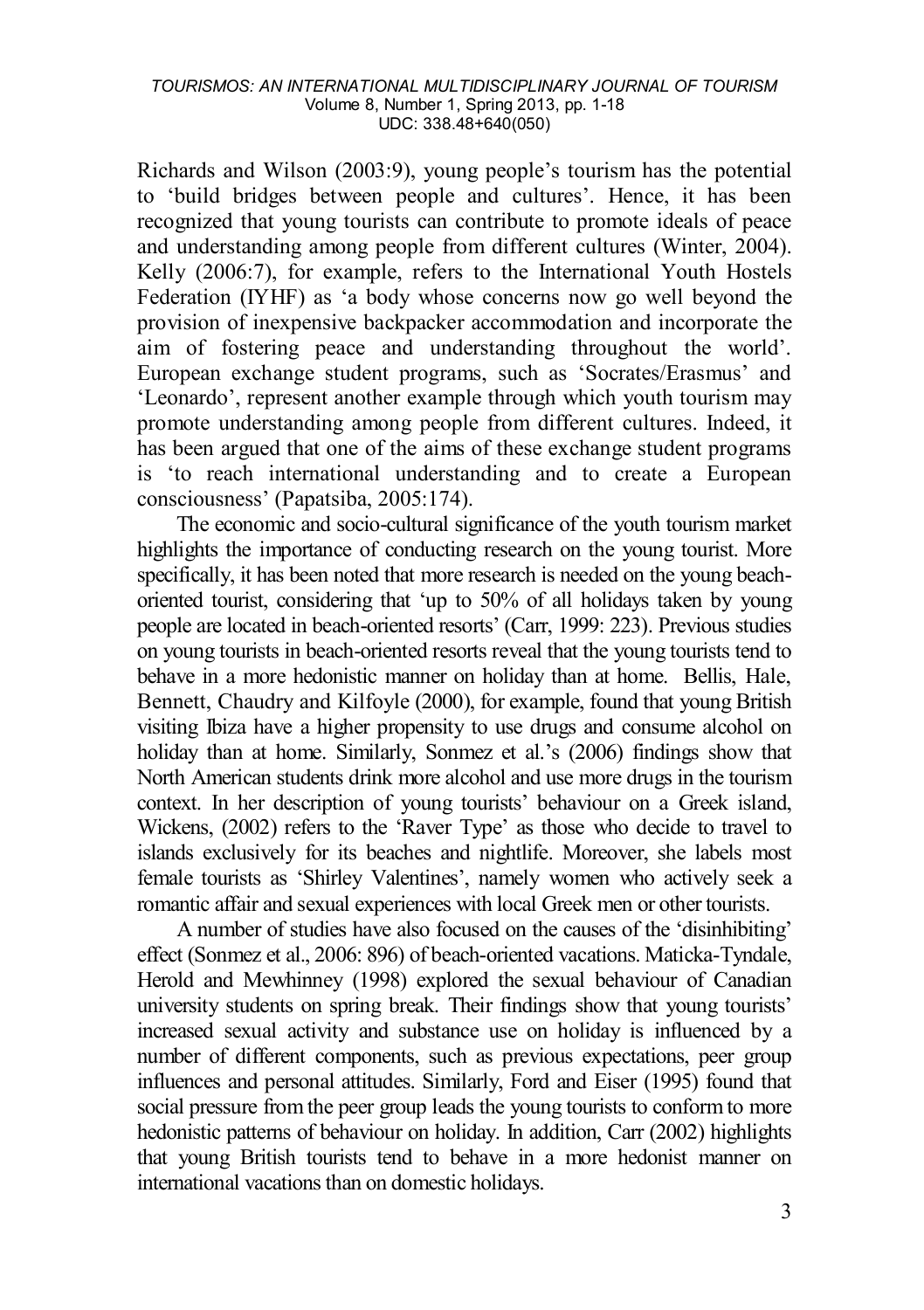Although numerous studies have been conducted on the young beachoriented tourist, much research has mainly focus on the holiday experiences of British (Ford & Eiser, 1995; Bellis et al., 2000; Carr, 2002) and North American (Maticka-Tyndale et al., 1998; Sonmez et al., 2006) tourists. Furthermore, much research on North American young tourists has primarily focused on the holiday experiences of students on spring break. It needs to be emphasised that 'the student population cannot be automatically equated with the young persons' population' (Carr, 1998:314). This is because not all the young population has access to the education system (Vandycke, 2001). In addition, most of the studies on the beach-oriented tourists (Maticka-Tyndale et al. 1998; Carr, 2002; Sonmez et al., 2006) employ quantitative methods of data collection and analysis. Although they have provided a valuable insight into young tourists' behaviour on holiday, they also have limitations in terms of providing an in-depth exploration and understanding of young tourists' experiences on holiday.

In this respect, the use of quantitative methods, such as self-report questionnaires, does not allow the researcher to explore individual circumstances and the participants' free flow of ideas (Walle, 1997). Moreover, the relatively lack of depth of quantitative techniques can lead to a loss of understanding of people's experiences, motivations and interactions (Walle, 1997). Given that quantitative methods are not flexible, they are not suited for studying naturally occurring real-life situations (Punch, 2005). In contrast, the use of qualitative methods provides more detailed information regarding the context. As Mason (2002:3) points put, qualitative methods are 'both flexible and sensitive to the social context in which data are produced'. Patton (1990:24) confirms the value of qualitative data collection methods for 'revealing respondents' depth of emotion, the ways they have organized the world, their thoughts about what is happening, their experiences, and their basic perceptions'.

This study is in support of Patton's (1990) views hence the aim of this paper is to explore young beach-oriented tourists' behaviour on holiday by employing a qualitative method. More specifically, this paper focuses on the holiday experiences of young tourists in a specific beach-oriented resort, namely the island of Ios, Greece.

### **THE ISLAND OF IOS, GREECE**

The island of Ios, Greece, is a part of the Cyclades, which are a group of 39 islands located in the Aegean Sea south of Athens and north of Crete (Ministry of the Interior, 2007). The island is about 18 km long and 10 km wide, it occupies an area of about 109 km² with a population of 1,838 in 2001 (Ministry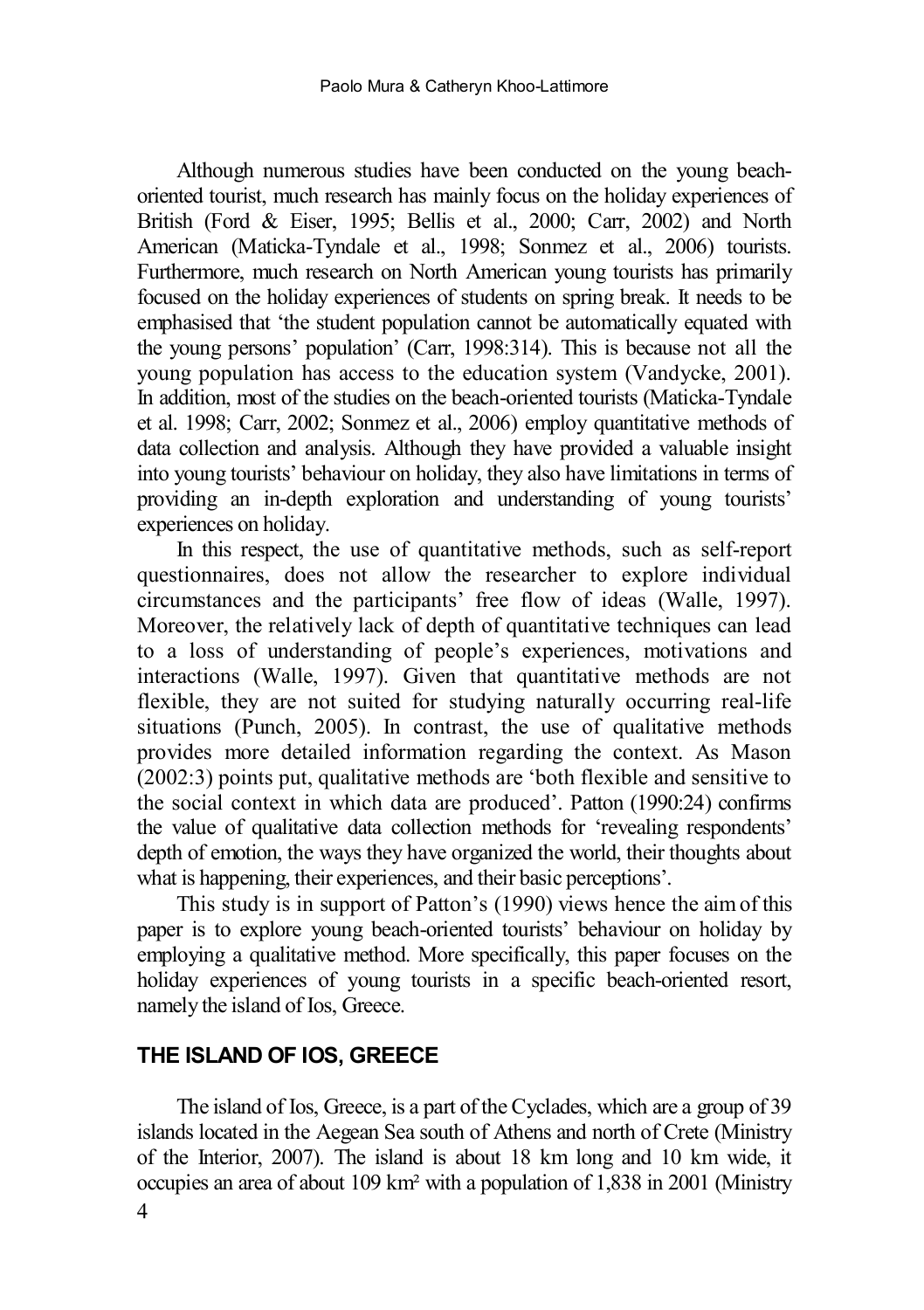of the Interior, 2007). There are two main villages on Ios: Hora or Chora, namely the principal town of the island; Gialos, which is where the ferry port is; and Mylopotas, a beach situated a 15-minute walk from the main village and regarded as one of the most famous in the whole Greece (The Greek Travel, 1998).

Until the 1960's the local economy of the island was mainly based on agriculture, fishing, and animal farming (Dana, 1999). With the arrival of the first travellers in the 1960's, tourism began to develop and most of the inhabitants of the island turned away from the traditional occupations. Tourism on Ios started in the 1960's when the island was discovered by hippies from all over the world (Ministry of the Interior, 2007). However, it was only after 1965 that the island undertook a massive tourism development. A study conducted by Tsartas (1992) shows that in a relatively short period of time (1965-1975) Ios evolved from being an agricultural and fishing island to a mass tourism destination. Indeed, at the beginning of the 1980's Loukissas (1982) included Ios in the category of small islands with high tourist density. Similarly, in their study concerning the environmental impact of tourism on the Aegean Islands, Spilanis and Vayanni (2003) included Ios in the group of islands with a marked tourism pressure indicator (defined as beds/surface area and beds/inhabitants).

Today, Ios is particularly renowned among the young tourists for being the 'party island of Greece' (IosPartyIsland, 2007). In this respect, Stylidis, Terzidou and Terzidis (2008:181) claim that 'in recent years Ios has become an extremely popular destination for young people from all over the world, who come to Ios to enjoy the beautiful beaches and the frenzied nightlife'. The image of Ios as being a party island for the young tourists is also highly emphasised by the media. The Greek Travel, for example, reports that 'they [tourists] come to Ios because they are young and the island is the best party scene in Greece if not the world for people from every country' (The Greek Travel, nd).

Although Ios is highly promoted as a destination for the young tourists (Stylidis et al., 2008; Fritz & Spaneli, 2001), there is a lack of data concerning the number of young tourists visiting the island hence a scarcity of information about tourist flows and expenditures in Greece (Buhalis, 2001). There also exists a scarcity of information with regard to the type of tourists staying on Ios. Since statistical data does not offer information on tourist arrivals by age, it is difficult to estimate the approximate number of young tourists that visit the island during the summer. According to the data published by the National Statistical Service of Greece (NSSG) (2007), Ios was visited by around 8,000 people during the summer 2007. However, it is likely that the number of arrivals was higher than that provided by the NSSG due to the fact that the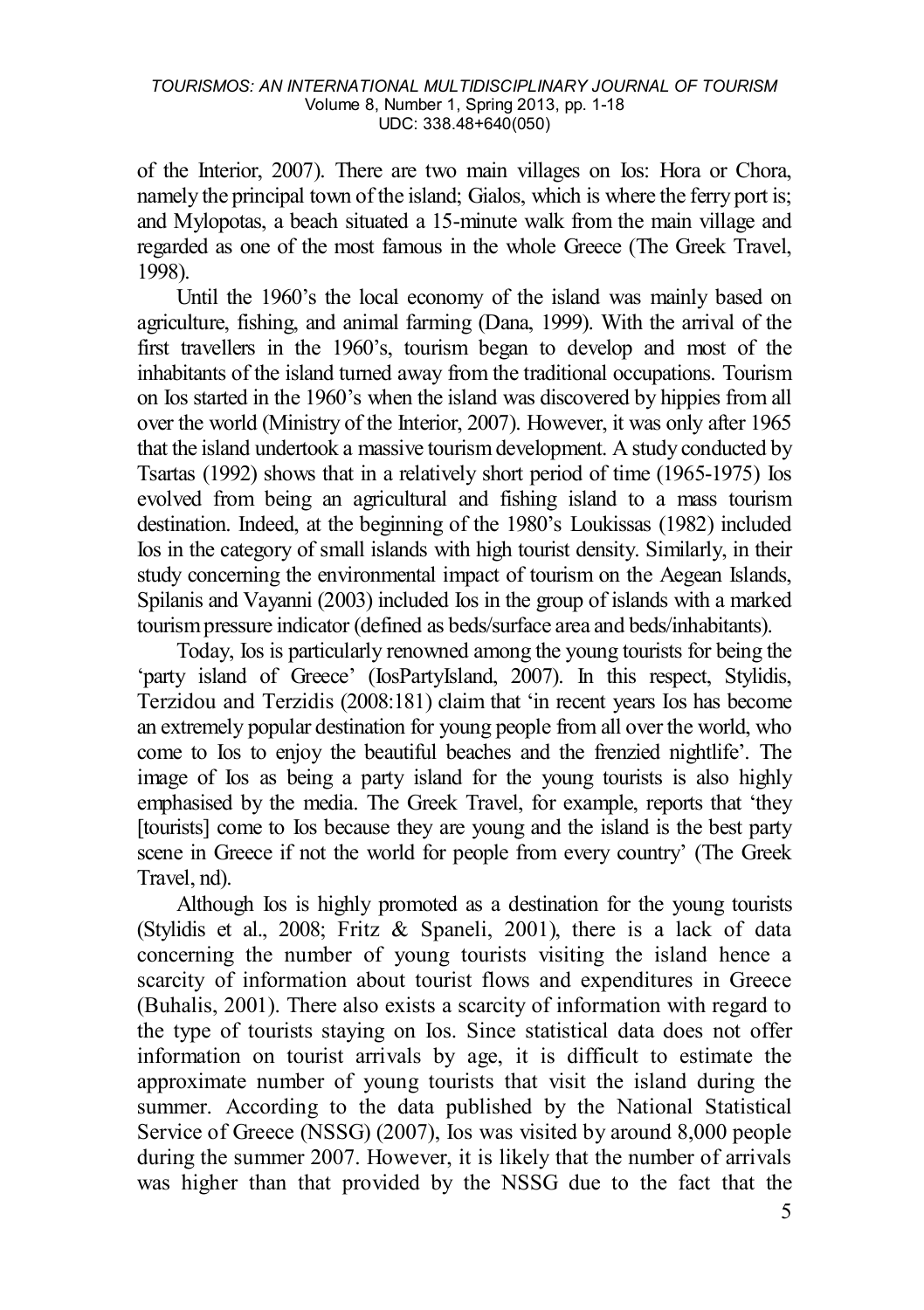statistics only refer to the nights spent in the hotels of the island and do not include data concerning campsites and other types of accommodation (NSSG, 2007). USA Today (2007), for example, estimates that Ios attracts 20,000 visitors daily during the summer.

In addition, very little is known about the young visitors' patterns of behaviour on the island. There are only a handful of studies published on foreign tourists' patterns of behaviour in Ios. One of such studies concerns the socio-cultural impact of tourism on Ios and Serifos (Tsartas,1992), who highlights locals' scepticism towards foreign tourists' patterns of behaviour. Another, Dana (1999:63) describes Ios as an environment in which 'visiting tourists let their hair down – getting drunk, flirting, and sunbathing in the nude'. These studies however, mainly focus on the cultural changes that occurred on the island as a consequence of the development of tourism and do not provide an in-depth exploration of tourists' patterns of behaviour. This paper extends current knowledge on tourists in Ios with an aim to uncover new patterns of behaviour not yet identified in past research by employing a qualitative technique.

### **DATA AND METHODS**

### **Study setting**

The data for this study was collected during a three month period (May-August 2007) on the island of Ios, Greece. Age was the main criterion employed to identify a young tourist. More specifically, all the tourists aged between 16 and 35 were regarded as potential participants of the study. The choice of this age range, although somewhat arbitrary, has been already employed in previous studies on young tourists (Carr, 1999).

This study combines participant observation and in-depth interviews as its data collection methods. Participant observation was chosen as a data collection method because it requires direct involvement in the social world object of study. The possibility of firsthand contact with the population chosen for the study was of value to 'hear, see, and begin to experience reality as participants do' (Marshall & Rossman, 1989: 79). Indeed, it allowed the researchers to develop rapport and build a relationship of trust with the young tourists on Ios, which was crucial to collect valuable information concerning tourists' background, their emotions, expectations, perceptions and patterns of behaviour. Observational notes consisted of descriptions of the context in which interviews were carried out. The researchers also recorded notes on the participants'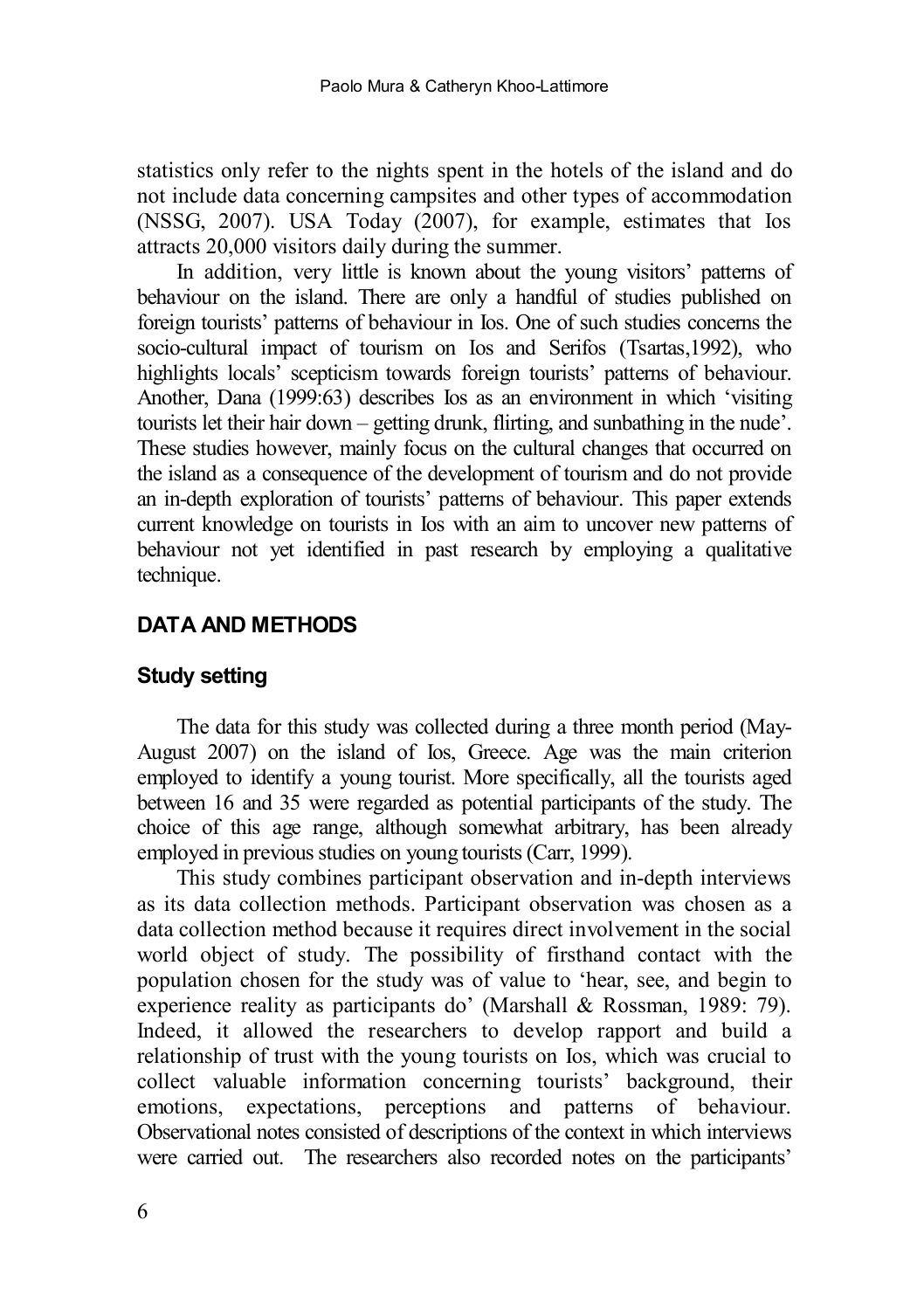patterns of behaviour on Ios as well as description of events and circumstances that were regarded as relevant for the study.

The young tourists were approached by the researchers in different locations, although the interviews and the observations were mainly conducted in three parts of the island, namely Chora (the main village), Mylopotas Beach (the main beach of the island) and Gialos (the port of the island). The reason of this choice were based on the fact that the young tourists tended to concentrate in these three locations and only occasionally moved to more remote parts of the island. More specifically, interviews and observations were conducted on Mylopotas Beach and Gialos during the day and in Chora at nighttime. This was due to the fact that, like in other beach oriented tourist destinations (Ford & Eiser, 1995; Carr, 1999), the young tourists on Ios tended to spend their time on the beach during daytime and in the bars and pubs of the main village at night.

### **Participants and data collection procedures**

The exact number of people to be approached was not previously determined and interviews were carried out until the researchers believed that the amount of data collected was sufficient to address the research aims and to identify emergent themes (Patton, 1990; Mason, 2002). In the end, twenty-five in-depth interviews were conducted among the young tourists on the island. Each interview lasted 30-45 minutes on average, with each interview varying in length from 20 to 70 minutes. All the interviews were digitally audio-recorded and then transcribed verbatim. Pseudonyms were assigned to the various interviewees in order to guarantee anonymity and confidentiality. Similarly, the observational notes taken during the fieldwork were first read and examined in order to identify names and particulars that would have potentially compromised the anonymity of the participants. Following transcription, the transcripts and observational notes were read several times in order to identify themes and significant facts (Patton, 1990).

### **Data analysis**

As Mason (2002:148) suggests, data was read 'literally, interpretively and reflexively'. Data was first read literally in order to assess whether there were particular words and expressions that the respondents tended to use during the interviews and observations. This also allowed the researchers to become familiar with the information collected, although it needs to be remembered that a provisional identification of emergent themes had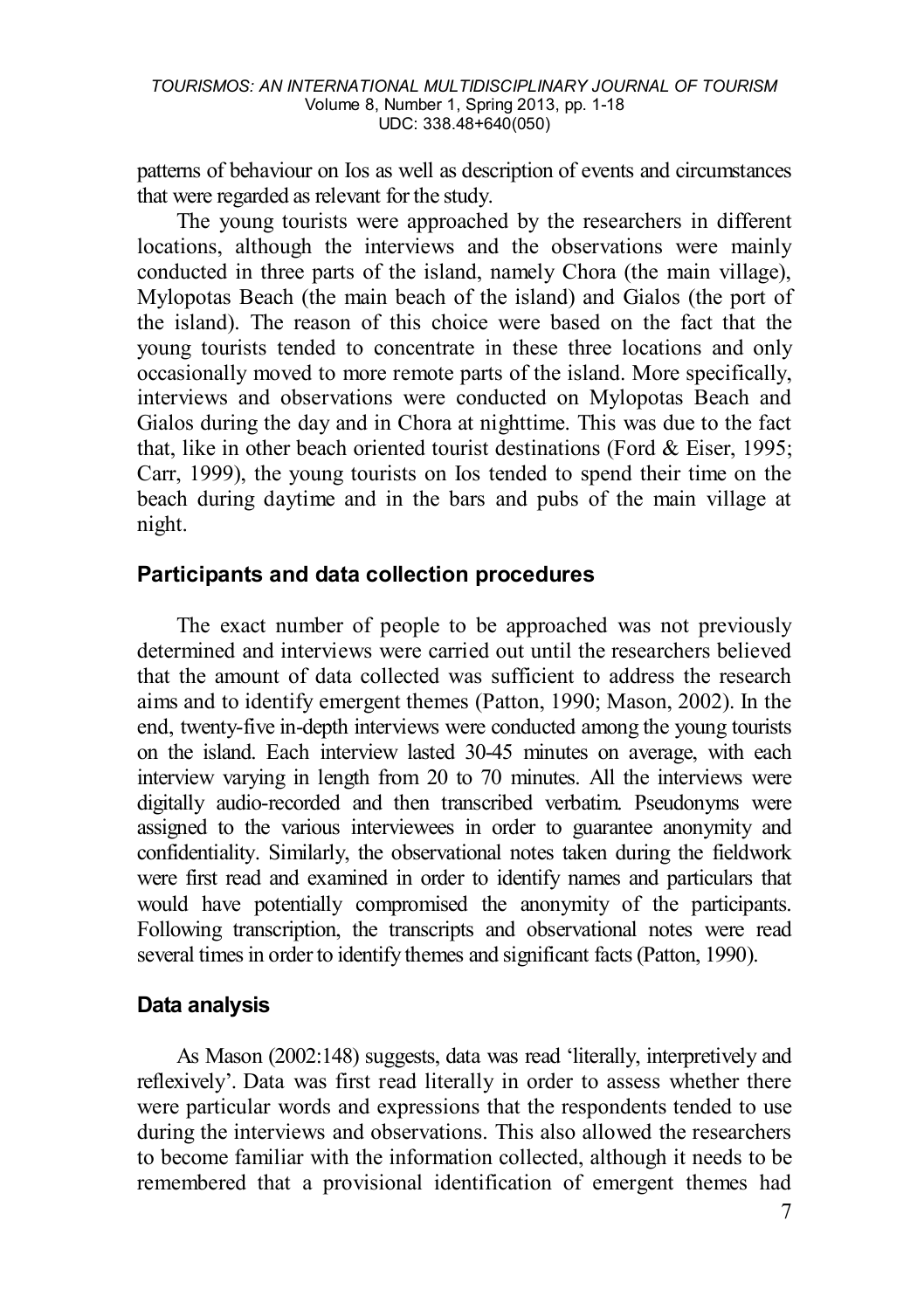already occurred during the fieldwork. As Lofland and Lofland (1984:131) point out, 'analysis and data collection run concurrently'. Data was then read 'interpretatively' in order to provide possible explanations '*through or beyond* the data' (Mason, 2002:149 emphasis in the original). The interpretation of data was based on both the existing literature on young tourists and the researchers' fieldwork experience. In particular, the researchers tried to understand and explore their roles in the data collection process. Therefore, the interpretative and reflexive reading of the data occurred concurrently.

| <b>Phase</b>                | <b>Description of the process</b>              |
|-----------------------------|------------------------------------------------|
| 1. Familiarizing yourself   | Transcribing data (if necessary), reading      |
| with your data              | and re-reading the data, noting down initial   |
|                             | ideas                                          |
| 2. Generating initial codes | Coding interesting features of the data in a   |
|                             | systematic fashion across the entire data set, |
|                             | collating data relevant to each code           |
| 3. Searching for themes     | Collating codes into potential themes,         |
|                             | gathering all data relevant to each potential  |
|                             | theme                                          |
| 4. Reviewing themes         | Checking if the themes work in relation to     |
|                             | the coded extracts (Level 1) and the entire    |
|                             | data set (Level 2), generating a thematic      |
|                             | 'map' of the analysis                          |
| 5. Defining and naming      | Ongoing analysis to refine the specifics of    |
| themes                      | each theme, and the overall story the          |
|                             | analysis tells, generating clear definitions   |
|                             | and names for each theme                       |
| 6. Producing the report     | The final opportunity for analysis. Selection  |
|                             | of vivid, compelling extract examples, final   |
|                             | analysis of selected extracts, relating back   |
|                             | of the analysis to the research question and   |
|                             | literature, producing a scholarly report of    |
|                             | the analysis.                                  |
|                             |                                                |

**Table 1** Phases of Thematic Analysis

*Source: Braun and Clarke, (2006: 87).*

A thematic analysis was used in order to identify emergent themes (Patton, 1990), which were explored and discussed in relation to the existing literature on fear as well as the aims of the study. Thematic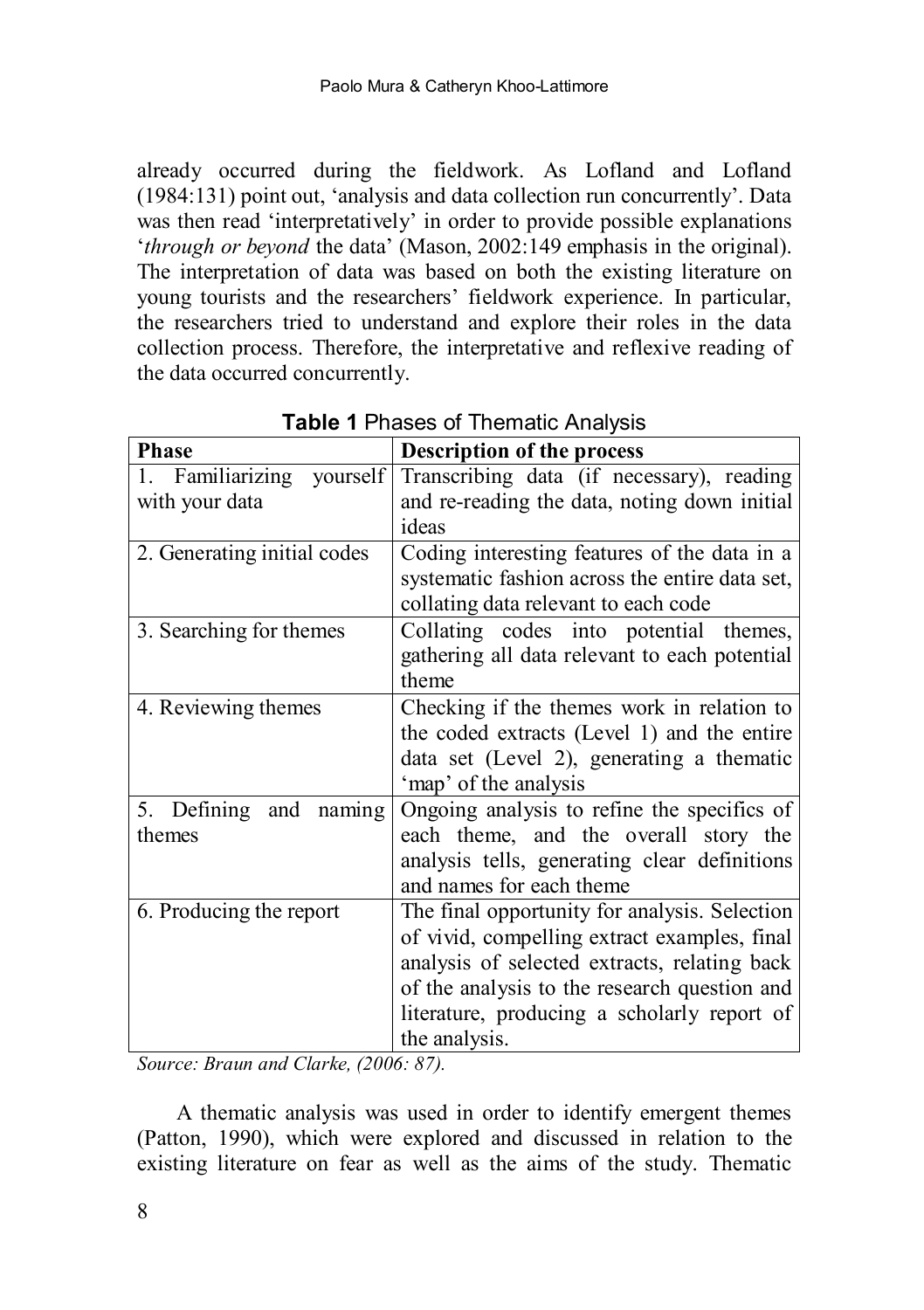analysis was chosen due to the fact that 'it offers an accessible and theoretically flexible approach to analysing qualitative data' (Braun  $\&$ Clarke, 2006: 77). In particular, the themes were identified based on six phases of analysis, which are summarised in Table 1. The themes were partly identified in an inductive manner. As Patton (1990) points out, an inductive analysis is a data-driven process, namely a process that identifies themes without referring to pre-existing theoretical assumptions. Despite this, it needs to be emphasised that 'researchers cannot free themselves of their theoretical and epistemological commitments, and data are not coded in an epistemological vacuum' (Braun & Clarke, 2006: 84). Therefore, the themes identified by the researchers were a result of both inductive (data-driven) and deductive (theory-driven) reasoning. More specifically, the analysis was conducted to explore young tourists' patterns of behaviour, yet emergent themes related to tourist behaviour which initially had not been considered were also explored.

### **FINDINGS AND DISCUSSION**

### **Tourists in Ios**

The interviews and observations conducted during the fieldwork for this study provide information on the type of tourists visiting Ios. In particular, they reveal that most people staying on the island were young tourists aged between 18 and 35. As on other Cycladic Islands, foreign tourists represented a significant source market for holiday travel to Ios (Spilanis & Vayanni, 2003; Tsartas, 1992), with Italians, Norwegians, Swedish, North Americans, British and Australians representing the majority of the tourist presence on the island. In addition, the island is also visited by a considerable number of Greek people travelling from mainland. The observations concerning the nationality of the respondents reflect the data provided by the NSSG (2007) with regard to the number of arrivals by country of residence.

### **Tales of sex, drugs and alcohol**

There are two main findings from this study. The first finding is consistent with past studies on young tourists' patterns of behaviour (Maticka-Tyndale, Herold and Mewhinney, 1998; Carr, 2002; Wickens, 2002; Sonmez et al., 2006). In this respect, the excerpts from the interviews and observations showed that the holiday experience on Ios was perceived by many as an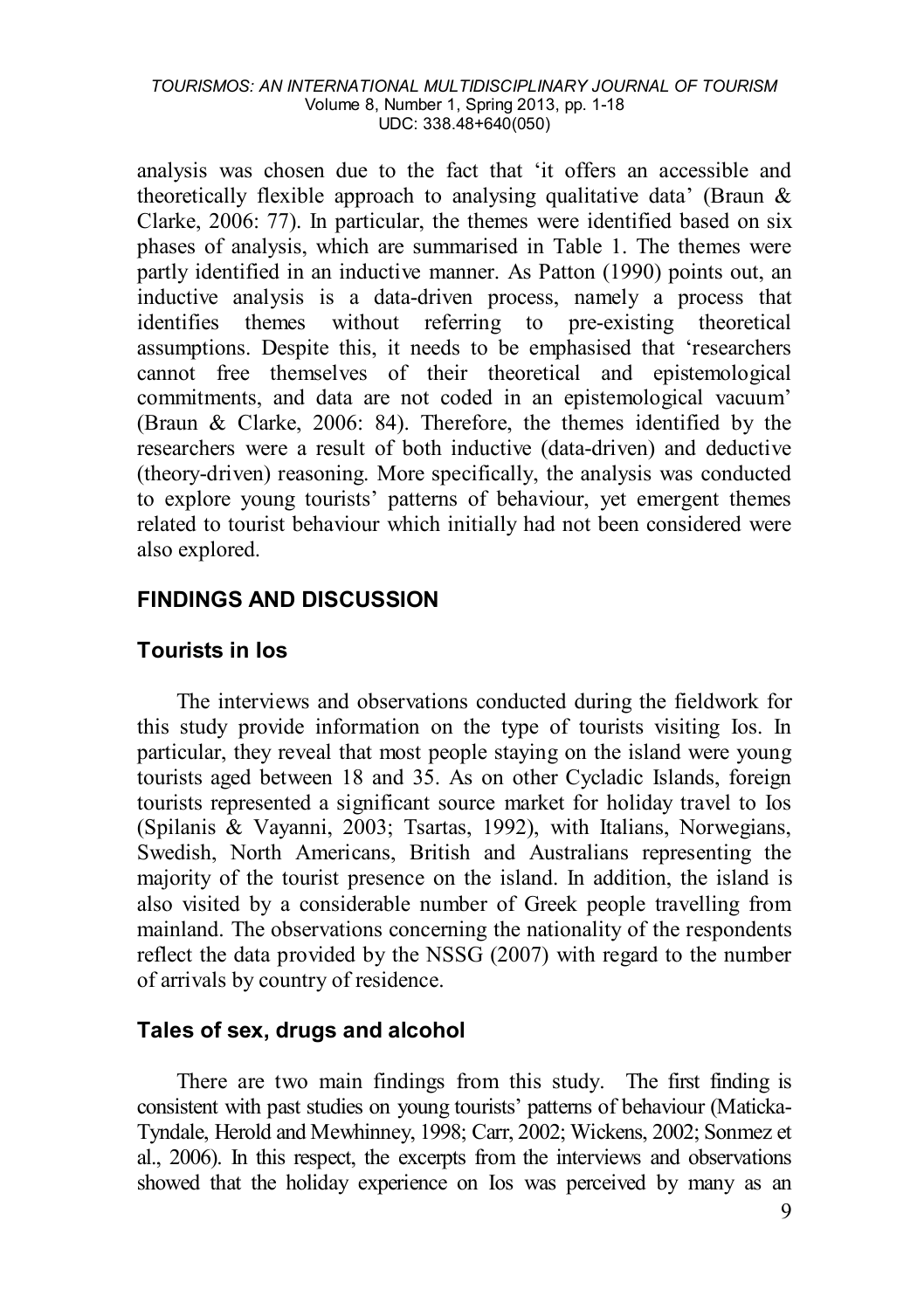occasion to 'let oneself go'. Typical patterns of behaviour on Ios included sleeping, relaxing, sex and substance abuse. Unregulated alcohol consumption was not uncommon as illustrated below:-

*I wake up around 2pm…this is the earliest… I could sleep 'till 5pm. Then I go to Mylopotas Beach to relax. I need to relax because it is likely that I have to deal with a hangover. I may have a couple of beers anyway on the beach or even a couple of cocktails. Then I go back to my hotel at around 9pm, I have dinner and I go back to sleep till 12am. At 12am I wake up again and at 1am I go out. And I spend the whole night partying and drinking from bar to bar till 7am (Matt 21, Ireland)*

*I drink, I eat, sometimes I sleep, I drink again, I eat again and I never sleep! This is my holiday on Ios pretty much. I go out and I let myself go, without any constraint, no control, nobody who tells you what to do… (Jenny 25, Scotland)*

The findings also revealed other forms of substance abuse such as ecstasy. The following participants confessed:-

*I tried something new this time, it made me feel good, light, happy… At home I avoid drugs but here everybody seems to do it…I thought 'well, who cares? I am on holiday! (Mark 27, Argentina)* 

*It [ecstasy] helps me to have fun. Not that I need it, usually I don't do these things, actually I am against drugs…but I went to dance to this place and the atmosphere was cool and I tried ecstasy. I thought that trying it is normal when you are on holiday (Lisa 23, Sweden)*

Although past studies have found that young tourists have sex while on holiday (Maticka-Tyndale, Herold and Mewhinney, 1998; Wickens, 2002), we were somewhat surprised when most participants admitted to having unprotected sex during their stay on the island. For example, Giulia (23, Italy) confessed that she "*had sex on Ios… after all I'm on holiday! We didn't use any protection, we were too drunk to think about it…but I'm not too worry… he looked like a regular guy"* while Alex (24, Argentina) said, *"Well…in that moment we didn't think about it [protections]. We were too busy."*

Undoubtedly, young tourists in Ios have indulged in alcohol and substance abuse as well as sex, often times unprotected. This might be explained by the way the mass media promote Greece and the Greek islands. Movies like Shirley Valentine, for example, create expectations and, subsequently, encourage certain patterns of behaviour, such as sexual intercourse with strangers while on holiday. Similarly, the Italian movie 'Ginger and Cinnamon' (*Dillo con Parole Mie*) may have played a role in promoting the party environment of Ios among young Italian tourists. In fact, many Italians interviewed in this study mentioned this movie in relation to their patterns of behaviour on Ios. A film distribution company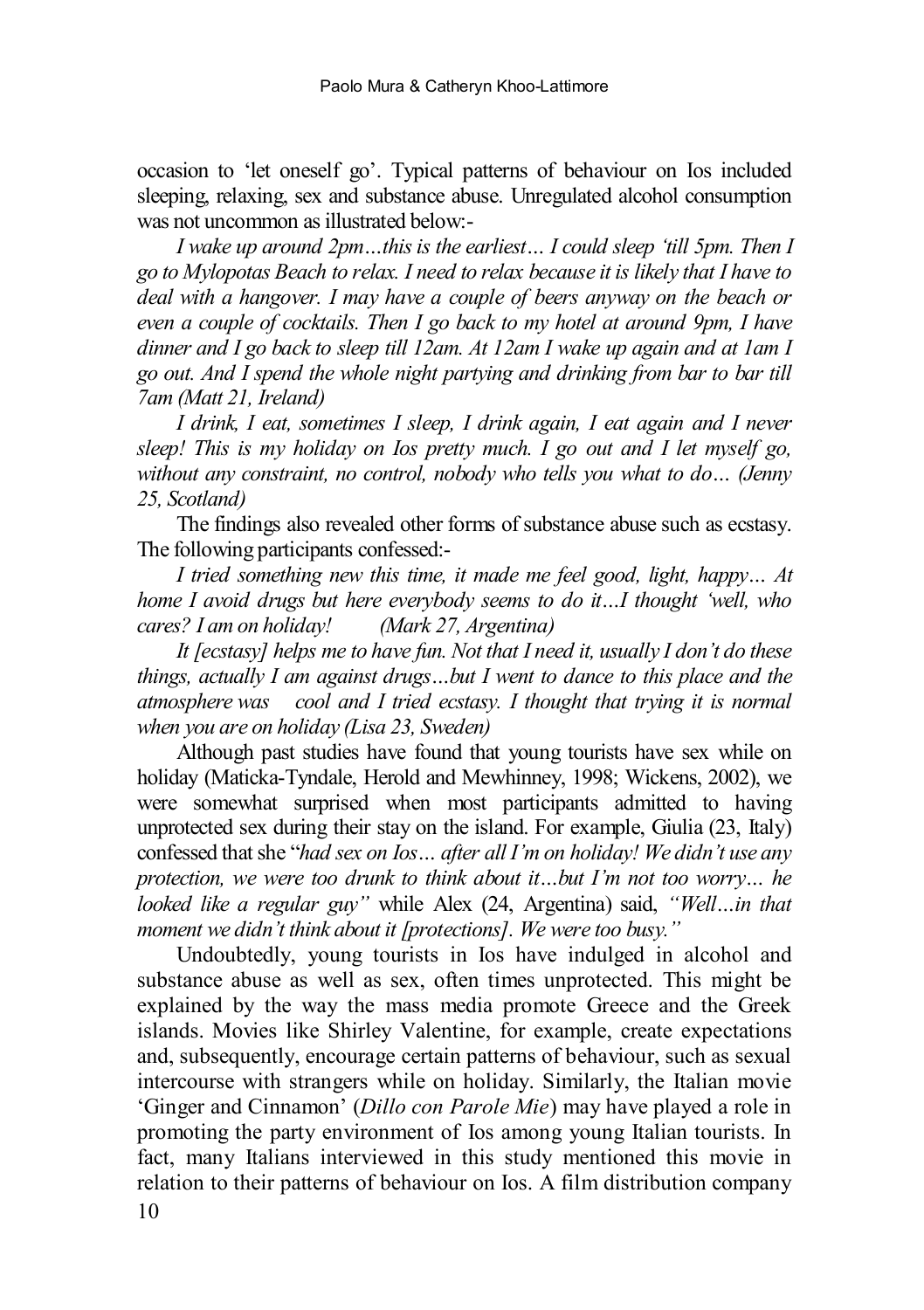describes the movie as, "*A comedy-of-errors filled with small talk, sun, sea and music, broken diets, antihistamines, camping stoves, tents, sleeping bags and nervous girls, multiple orgasms, condoms, beers, teenage love making, ex-girlfriends, homework, octopuses, secret ingredients" (Film Movement, nd; p. 7).* This image of Ios is further created and promoted by several websites and blogs that describe a typical holiday on Ios a*s "the ultimate party island, this is the paradise for youngsters from all over, eager to party all night and sleep half the day"* (www.in2greece.com); where *"times of lucidity were few and far between*" (About.com, nd)*.* 

### **Leisure versus tourism**

Perhaps one of the more interesting findings is that majority of the young tourists observed and interviewed revealed that their patterns of behaviour were influenced by the fact that they were on holiday on a party island rather than at home. Getting drunk on Ios was conceived by many respondents as a different experience than getting drunk in a non-holiday context. As Matt (21, Ireland) pointed out, '*getting drunk on Ios is a different experience than at home, because back home you get drunk and you have to behave, here you can let yourself go'*. With regard to sexual activity, Leonardo (19, Italy) claimed that,

*…it's not something new…I mean I can do this even at home if I want, I don't need to come to Ios to have this kind of experiences…I mean having sex…anyway I have to admit that on Ios it's different, it's more intense…yes I can feel a different intensity, a higher intensity…I'm looking for this kind of intensity*.

Other respondents also reported increased sexual activity on Ios than at home:-

*Well…here on Ios I am definitely more active, I mean, I am more active from a sexual point of view. Sure I have more sex here than at home…it's easier to find someone here, I guess everybody is looking for the same thing, I mean you meet someone and it's pretty much sure you end up doing it. I don't have a boyfriend and I think I am allowed to have occasional partners… Maybe at home I wouldn't have so many opportunities… (Johanna 27, South Africa)*

*Let's be honest, that's the main reason why people are here. And why not? I bought the ticket to Ios and I thought: 'I will have plenty of opportunities to have sex'. At home you can do it of course but when I'm on holiday in a place like this I think it's easier…everybody is more into that… (Carmen 23, Sweden)*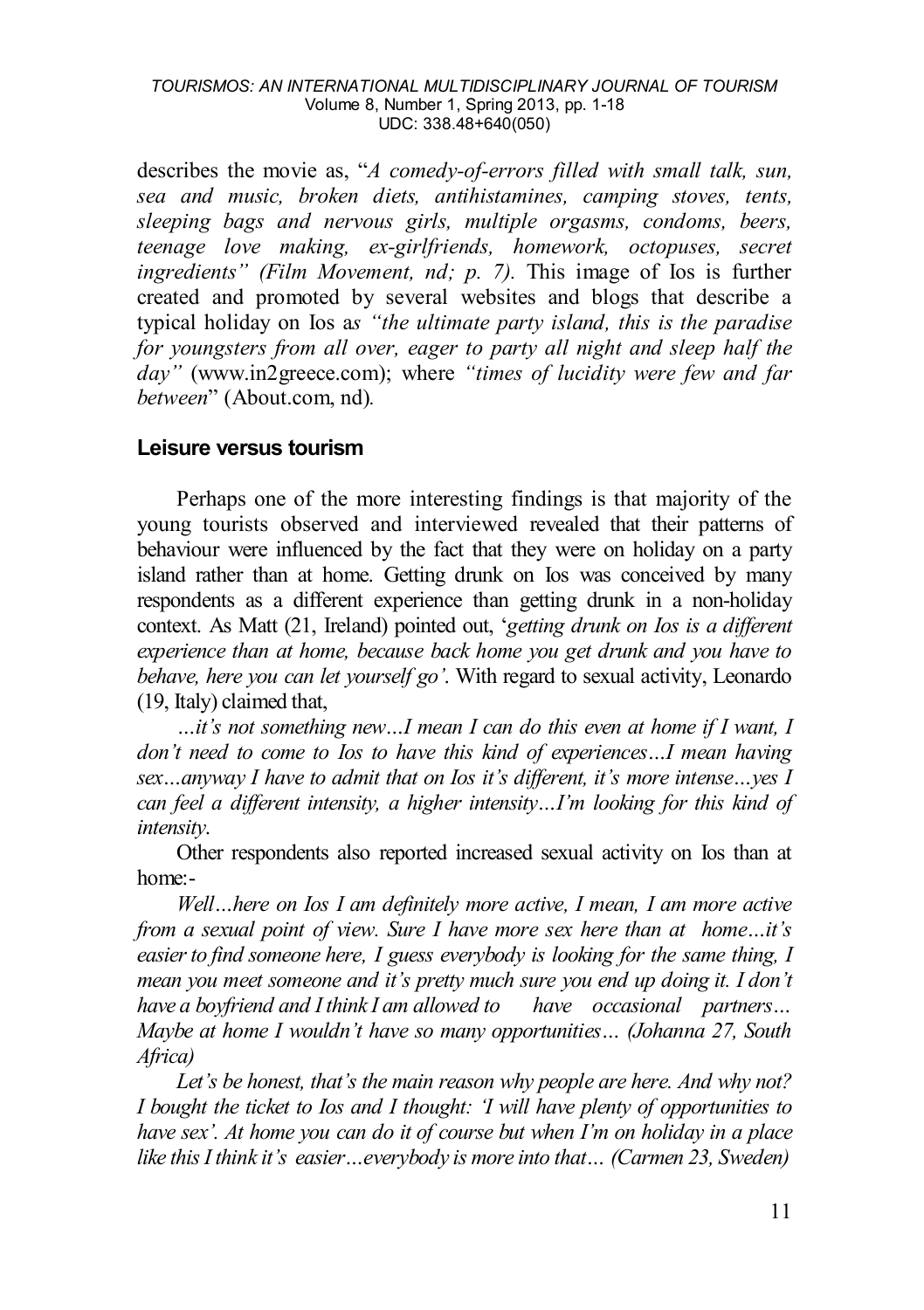Several young tourists perceived Ios as a context in which they felt free from the constraints of everyday life and without anybody's control:-

*I think that on holiday you are in a different dimension…a dimension in which I have a different state of mind…for me it's different from all the things I do when I'm home…I feel like I have a different state of mind…on holiday you have more freedom to do what you like…at home I have to work and do always the same boring stuff (Mario 21, Italy)*

*Being on holiday is different…a different mindset anyway…you don't do the things you usually have to do in everyday life… Personally, I feel freer than at home and I let myself go…I do things I usually don't do at home (Mina 22, Greece)*

Mario (21, Italy) and Mina (22, Greece) described 'holiday' as an experience different from 'home'. In this respect, young tourists' responses agreed with Graburn (2004:23) that 'tourism is best understood as a *kind of ritual*, one in which the special occasions of leisure and travel stand in opposition to everyday life at home and work' ( emphasis in the original). More specifically, Mario and Mina both referred to 'holiday' as a context in which they felt like having a 'different state of mind' than the one at home, a mindset similar to Langer's (1993:44) 'mindfulness', namely 'a state of mind that results from drawing novel distinctions, examining information from new perspectives, and being sensitive to context'. Conversely, 'home' was often described as a boring and predictable context, one in which young tourists felt trapped in a 'mindless' mindset, namely a state of mind in which 'the individual gets locked into one predetermined version of information, even though alternative versions may better meet her or his needs in the future' (Langer, 1993:45). Furthermore, young tourists' high levels of perceived freedom on holiday could also be related to the notion of liminality (Turner 1986; Shields, 1990; Ryan & Kindar, 1996), a dimension in which 'people feel able to do things they really want to do freed from the constraints of responsibilities to employers and social roles they normally occupy' (Ryan & Kinder; 1996: 510).

12 Expectations of *'experiencing a liberating holiday'* (Demetra 20, Greece) were mainly influenced by the respondents' age and life stage. It needs to be emphasised that most of the interviewees were young tourists in their early 20's and had just completed their undergraduate studies. More interviewees confirms Demetra's sentiments. For example, Ali (22, Israel) perceived 'tourism' as a liberating experience due to the fact that they had recently terminated military service. He said, "*I just completed military service. It's compulsory in Israel; three years…three long years…It's common among young Israelis to go on holiday after three years of strict rules. It's kind of a liberating experience…I am free*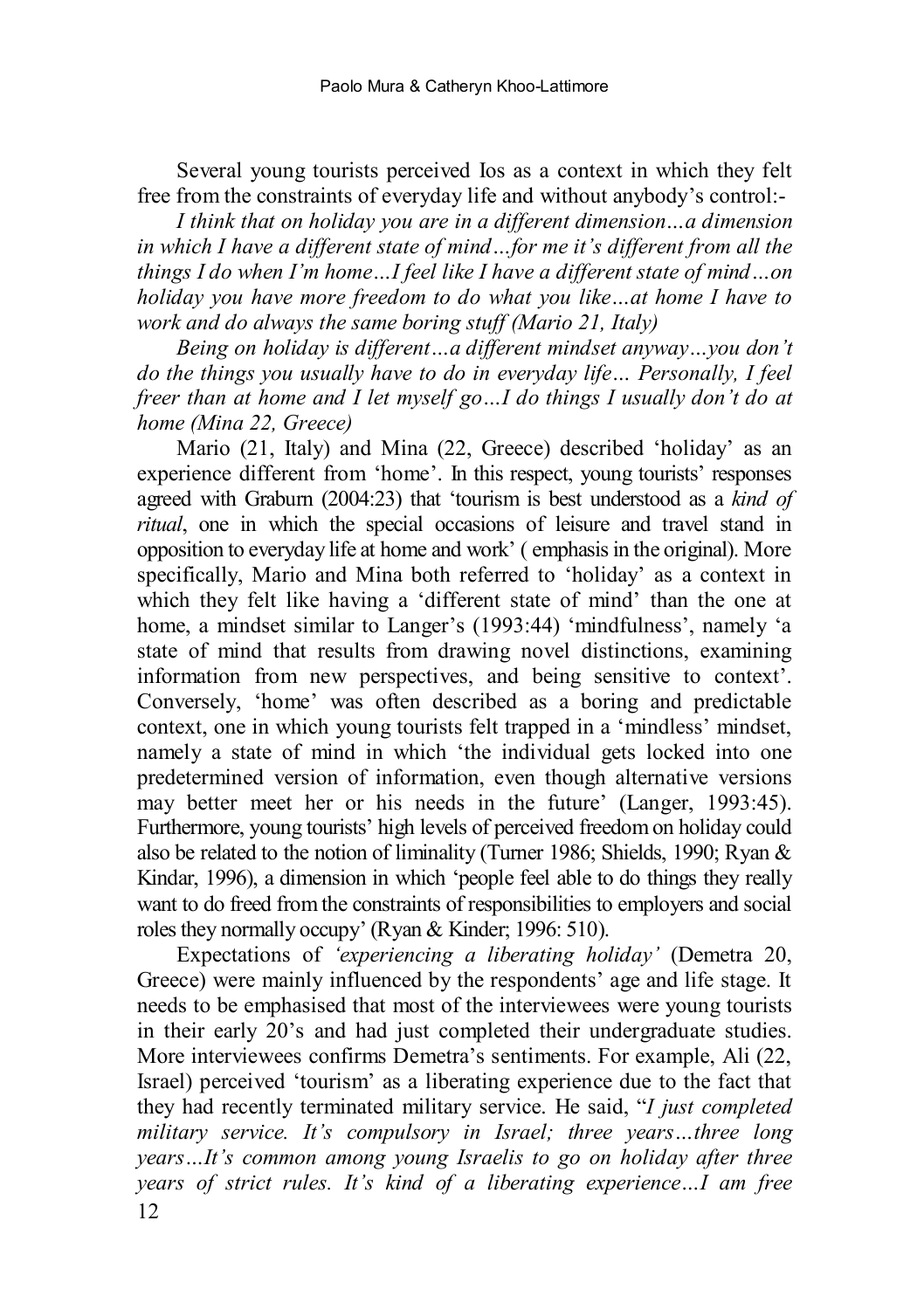*now…finally out of my parent's guard."* Most of the young tourists interviewed echoed Ali's comments as they were on holiday in a foreign country for the first time without family members. Carl (23, New Zealand) for instance, observed that "*I think that sometime I'm anxious because I have been waiting for this moment all my life, finally I'm here, my first serious holiday experience, I mean without nobody's control. I can show I am not a child anymore. I can make it without mum and dad. I just want to enjoy it."* As Ali's (22, Israel) and Carl's (23, New Zealand) interviews show, the holiday experience was conceived by many as a 'rite of passage' (Van Gennep, 1960) between childhood and adulthood, namely the first experience out of their familiar environment.

On the whole, the second finding in this study would seem to indicate that there is a perceptual dichotomy between being on holiday as a tourist versus leisure holiday within the home country. Indeed, most respondents emphasised that their patterns of behaviour on Ios were influenced by the fact they were in a tourism context. In particular, the young tourists perceived higher levels of freedom on holiday than at home.

### **IMPLICATIONS AND CONCLUSIONS**

The main aim of this study was to understand the patterns of behaviour of young tourists visiting Ios, Greece. This study has shown that young tourists in Ios do engage in unprotected sex and substance abuse including alcohol and ecstasy. This result has implications for those involved in the development of risk-reduction initiatives that try to protect young people on holiday. A number of initiatives can be implemented to protect the sexual health of young tourists, such as campaigns that encourage the use of precautions against HIV infection while on holiday. Moreover, prevention measures may be of help to heighten awareness of the health-related and legal consequences of drug consumption in foreign countries. These initiatives should be based on programs that involve tourists' country of origin as well as young tourists' holiday destinations. Not only should they target young holidaymakers but local residents too, given that the latter did often participate in tourists' risky activities on Ios.

A further significant insight offered by this study is that patterns of behaviour on holiday were often discussed by the young tourists in relation to patterns of behaviour in the home environment. This finding has important implications because it further advances our understanding of the relationship between the tourism experience and the home environment. There has been a lack of agreement concerning the relationship between tourism experiences in the holiday environment and leisure experiences in the home environment. A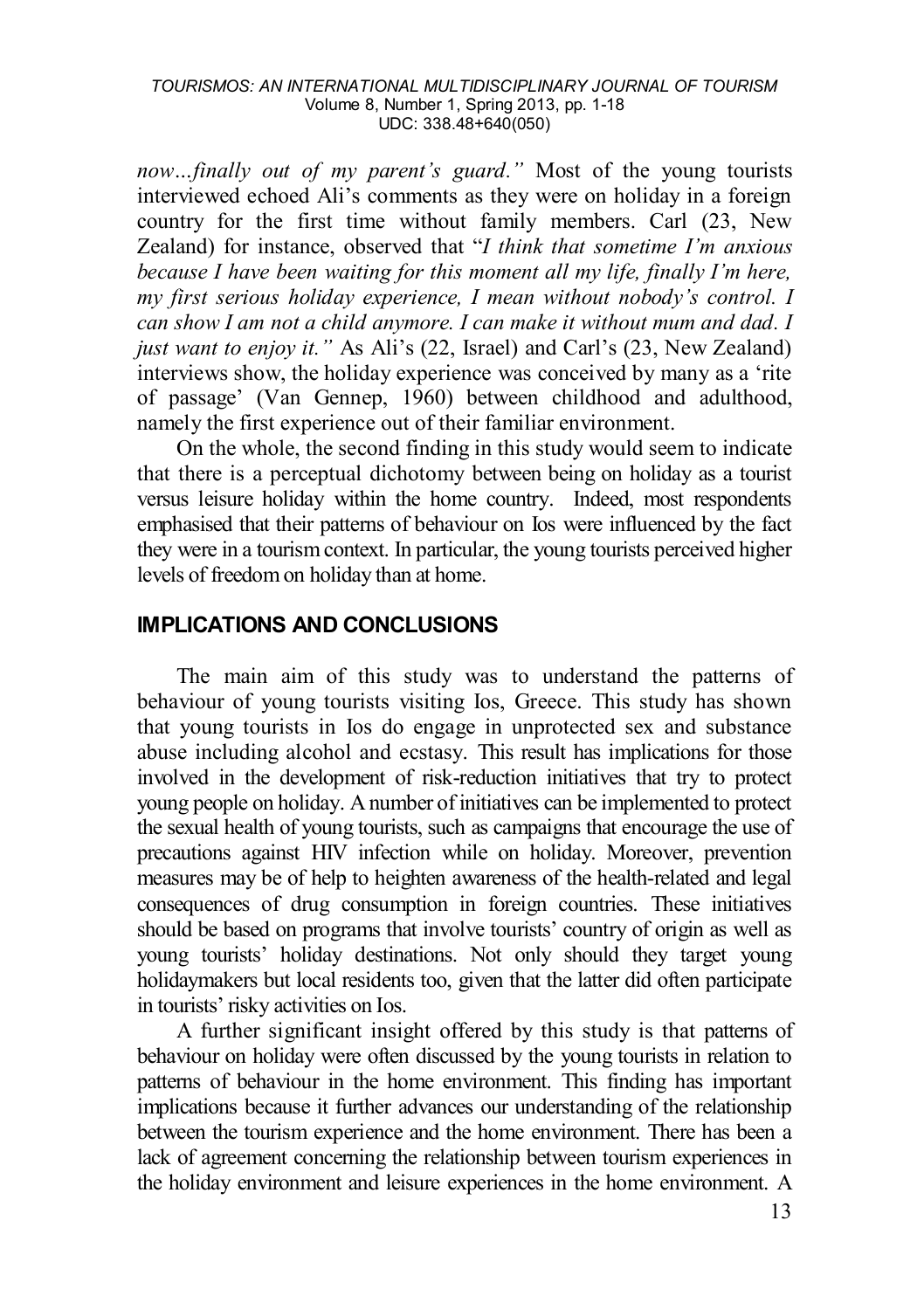number of authors (e.g., Fedler, 1987; Pearce, 1987; Crouch, 1999) claim that tourism and leisure experiences are related, suggesting that studies on leisure behaviour conducted in the home environment can be used by tourism scholars to understand tourist behaviour. However, the results of this research highlight the existence of a perceptual dichotomy between 'holiday' and 'home'. Indeed, most respondents emphasised that their patterns of behaviour on Ios were influenced by the fact they were in a tourism context. In particular, the young tourists perceived higher levels of freedom on holiday than at home. This result suggests that studies on young people's behaviour conducted within leisure activities should not be automatically applied to a tourism context. Rather, the relationship between tourism and leisure should be further explored by tourism scholars in order to understand whether and how tourist behaviour can be related to leisure behaviour.

One of the distinctive features of this study concerns the data collection methods chosen to explore young tourists' patterns of behaviour on holiday. In contrast to previous research on the young tourists (Carr, 2001; Richards, 2007), in-depth interviews and observations were employed to investigate young holidaymakers' behavioural patterns. The fieldwork experience allowed the researchers to develop rapport and build a relationship of trust with the young tourists on Ios. This was crucial to collect valuable information concerning tourists' background, their emotions, expectations, perceptions and the context. Future research should employ qualitative interviews and observations in the investigation of holidaymakers' experiences. Indeed, a qualitative approach to research will allow tourism scholars to have a better understanding of tourists' experiences and, subsequently, a more in-depth comprehension of tourist behaviour.

Although more research is needed to verify the results obtained, the findings of this study shed light on young tourists' patterns of behaviour on holiday. It has been found that the specific social context of Ios played a significant role in influencing young tourists' patterns of behaviour. Finally, future research could determine whether and how different tourism contexts influence tourist behaviour. There is also a need for research to explore whether other factors, such as gender and culture, influence young tourists' behaviour on holiday.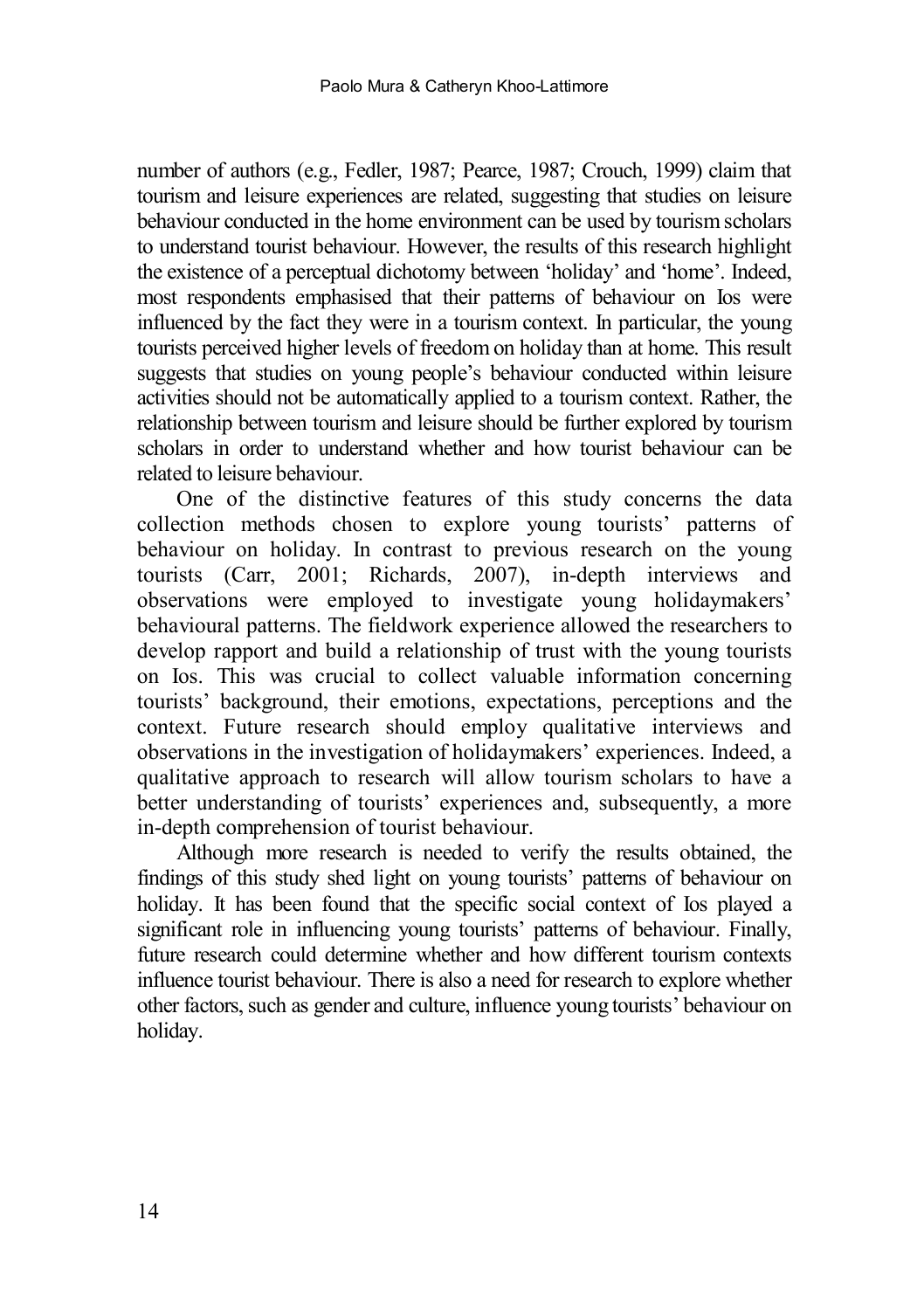### **REFERENCES**

- Aramberri, J. (1991). The Nature of Youth Tourism: Motivations, Characteristics and Requirements. Paper presented at the 1991 International Conference on Youth Tourism, New Delhi, World Tourism Organization, Madrid.
- Bellis, M.A., Hale, G., Bennett, A., Chaudry, M. & Kilfoyle, M. (2000). Ibiza Uncovered: Changes in Substance Use and Sexual Behavior amongst Young People Visiting an International Night-Life Resort. *International Journal of Drug Policy*, Vol. 11, pp.235-244.
- Braun, V. & Clarke, V. (2006). Using Thematic Analysis in Psychology. *Qualitative Research in Psychology*, Vol. 3, pp.77-101.
- Buhalis, D. (2001). Tourism in Greece: Strategic Analysis and Challenges. *Current Issues in Tourism*, Vol. 4, No.5, pp.440-479.
- Bywater, M. (1993). Market Segments: The Youth and Student Travel Market. *Travel and Tourism Analyst*, Vol. 3, pp.35-50.
- Carr, N. (1998). The Young Tourist: A Case of Neglected Research. *Progress in Tourism and Hospitality Research*, Vol. 4, pp.307-318.
- Carr, N. (1999). A Study of Gender Differences: Young Tourist Behaviour in a UK Coastal Resort. *Tourism Management*, Vol. 20, pp.223-228.
- Carr, N. (2002). A Comparative Analysis of the Behaviour of Domestic and International Young Tourists. *Tourism Management*, Vol. 23, pp.321-325.
- Chadee, D.D. & Cutler, J. (1996). Insights into International Travel by Students. *Journal of Travel Research*, Vol. 35, No.2, pp.75-80.
- Crouch, D. (1999). Introduction: Encounters in leisure/tourism. In D. Crouch (Eds.) *Leisure/Tourism Geographies – Practices and Geographical Knowledge* (pp.1-16), London: Routledge.
- Dana, L.P. (1999). The Social Cost of Tourism A Case Study of Ios. *Cornell Hotel and Restaurant Administration Quarterly*, Vol. 40, No.4, pp.60-63.
- Fedler, A. (1987). Introduction: Are Leisure, Recreation and Tourism Interrelated? *Annals of Tourism Research*, Vol. 14, No.3, pp.311-313.
- Ford, N. & Eiser, J.R. (1995). Risk and liminality The HIV-related socio-sexual interaction of young tourist. In S. Clift and S. Page (Eds.) *Health and the International Tourist* (pp.152-178), London: Routledge.
- Fritz, C. & Spaneli, S. (2001). *Ios: An Island for All Seasons.* Athens, AD Care.
- Frost, F.A. & Shanka, T. (1999). Asian Australian Student Travel Preferences: An Empirical Study. *Asia Pacific Journal of Tourism Research*, Vol. 4, No.2, pp.19-26.
- Furtwangler, B. (1991). Youth Tourism Demand in the European Community. Paper presented at the 1991 International Conference on Youth Tourism. New Delhi, World Tourism Organization, Madrid.
- Graburn, N.H.H. (2004). Secular ritual: A general theory of tourism. In S.B. Gmelch (Eds.) *Tourists and Tourism – A Reader* (pp. 23-34), Waveland: Press, Inc., Long Grove, IL.
- Ios Party Island. Http://www.iospartyisland.com/ios\_fullscreen.asp Accessed the 20th of May 2007.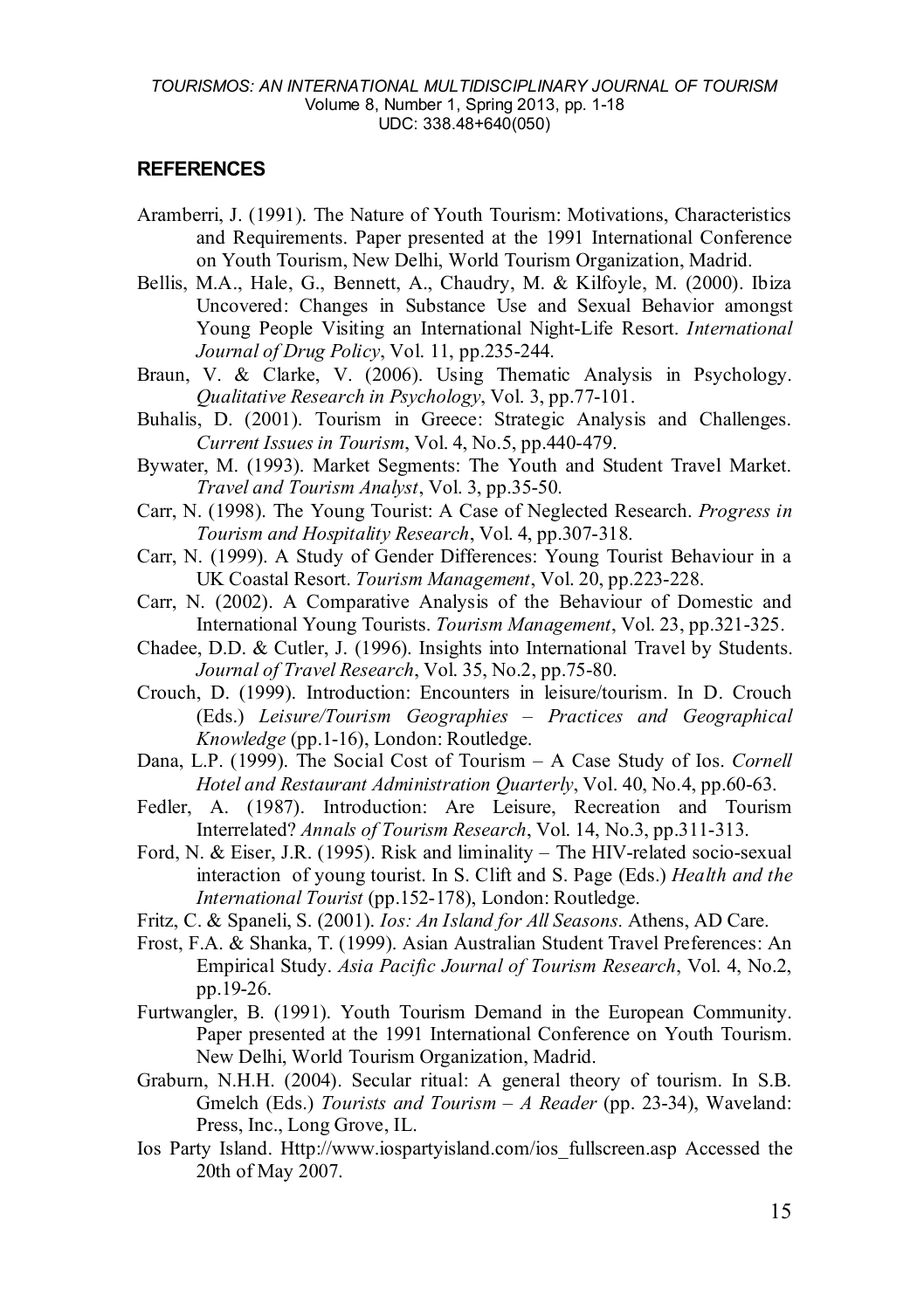- Kelly, I. (2006). Introduction to Peace through Tourism *IIPT Occasional Paper No. 1*, Global Educators' Network of the International Institute for Peace through Tourism (IIPT).
- Kreul, L.M. (1991). Promotion and Marketing. Paper presented at the 1991 International Conference on Youth Tourism. New Delhi, World Tourism Organization, Madrid.
- Langer, E.J. (1993). A Mindful Education. *Educational Psychologist*, Vol. 28, No.1, pp.43-50.
- Lofland, J. & Lofland, L. (1994). *Analyzing Social Settings: A Guide to Qualitative Observation and Analysis*. London, Wandsworth.
- Loker-Murphy, L. & Pearce, P.L. (1995). Young Budget Travellers: Backpackers in Australia. *Annals of Tourism Research*, Vol. 22, No.4, pp.819-843.
- Loukissas, P.J. (1982). Tourism's Regional Development Impacts A Comparative Analysis of the Greek Islands. *Annals of Tourism Research*, Vol. 9, pp.523-541.
- Marshall, C. & Rossman, G.B. (1989). *Designing Qualitative Research.* California, Newbury Park, Sage Publications.
- Mason, J. (2002). *Qualitative Researching,* 2nd ed. London, Sage Publications.
- Maticka-Tyndale, E., Herold, E.S. & Mewhinney, D. (1988). Casual Sex on Spring Break: Intentions and Behaviors of Canadian Students. *The Journal of Sex Research*, Vol. 35, No.3, pp.254-264.
- Ministry of the Interior, 'Basic Characteristics', www.ypes.gr (retrieved on 2007- 08-07). National Statistical Service of Greece (NSSG) (2007), personal communication.
- Papatsiba, V. (2005). Political and Individual Rationales of Student Mobility: A Case-Study of ERASMUS and a French Regional Scheme for Studies Abroad. *European Journal of Education*, Vol. 40, No.2, pp.173-188.
- Patton, M.O. (1990). *Qualitative Evaluation and Research Methods*, 2<sup>nd</sup> ed. CA, Newbury Park, Sage.
- Pearce, P.L. (1990). The Backpacker Phenomenon: Preliminary Answers to Basic Questions. Townsville, James Cook University of North Queensland.
- Punch, K.F. (2005). *Introduction to Social Research – Quantitative and Qualitative Approaches*, 2<sup>nd</sup> ed. London, Sage Publications Ltd.
- Ravon, Z.H. (1991). Incentives for Youth Tourism Paper presented at the 1991 International Conference on Youth Tourism. New Delhi, World Tourism Organization, Madrid.
- Richards, G. (2007). *New Horizons II – The Young Independent Traveller 2007*, WYSE Travel Confederation, Amsterdam.
- Richards, G. & Wilson, J. (2003). *Today Youth's Travellers: Tomorrow's Global Nomads*, a Report for the International Student Travel Confederation (ISTC) and the Association of Tourism and Leisure Education (ATLAS), International Student Travel Confederation, Amsterdam.
- Ryan, C. (1993). Crime, Violence, Terrorism and Tourism: An Accident or Intrinsic Relationship *Tourism Management*, Vol. 14, No.3, pp.173-183.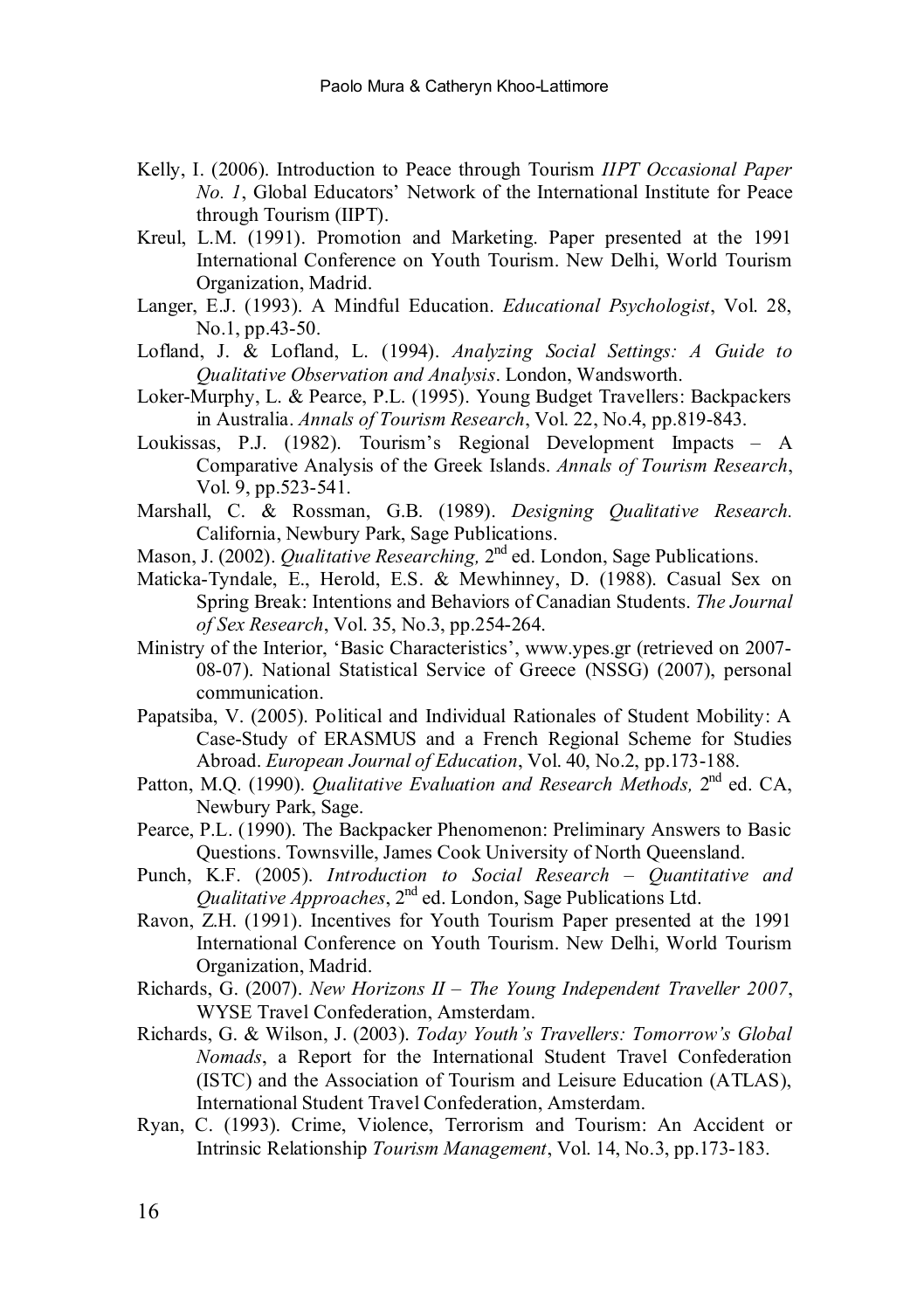- Shields, R. (1990). The "System of Pleasure": Liminality and the Carnivalesque at Brighton. *Theory, Culture and Society*, Vol. 7, pp.39-72.
- Sönmez, S.F., Apostolopoulos, Y., Yu, C.H., Yang, S., Mattila, A. & Yu, L.C. (2006). Binge Drinking and Casual Sex on Spring Break. *Annals of Tourism Research*, Vol. 33, No.4, pp.895-917.
- Spilanis, I. & Vayanni, H. (2004). Sustainable tourism: Utopia or necessity? The role of new forms of tourism in the Aegean Islands. In B. Bramwell (Eds.) *Coastal Mass Tourism – Diversification and Sustainable Development in Southern Europe* (pp. 269-291), Channel View Publications, England: Clevedon.
- Stivala, F. (1991). Prospects for Developing Countries. Paper presented at the 1991 International Conference on Youth Tourism. New Delhi, World Tourism Organization, Madrid.
- Stylidis, D., Terzidou, M. & Terzidis, K. (2008). Islands and Destination Image: The Case of Ios. *Tourismos: An International Multidisciplinary Journal of Tourism*, Vol. 3, No.1, pp.180-199.
- Tsartas, P. (1992). Socioeconomic Impacts of Tourism on Two Greek Isles. *Annals of Tourism Research*, Vol. 19, pp.516-533
- Turner, V. (1986). *The Anthropology of Performance*. New York, PAJ Publications.
- Van Gennep, A. (1960). *The Rites of Passage*. Chicago, University of Chicago Press.
- Vandycke, N. (2001). Access to Education for the Poor in Europe and Central Asia – Preliminary Evidence and Policy Implications *World Bank Technical Paper No. 511*, The International Bank for Reconstruction and Development/The World Bank, Washington D. C., USA.
- Walle, A.H. (1997). Pursuing Risk or Insight Marketing Adventures. *Annals of Tourism Research*, Vol. 24, No.2, pp.265-282.
- Wheatcroft, S. & Seekings, J. (1995). *Europe's Youth Travel Market*. European Travel Commission.
- Wickens, E. (2002). The Sacred and the Profane: A Tourist Typology. *Annals of Tourism Research*, Vol. 29, No.3, pp.834-851.
- Winter, C. (2004). Tourism, nation and power-knowledge: A Foucauldian perspective in *Creating Tourism Knowledge*, Proceedings of the CAUTHE Conference, Brisbane, February 10-13.
- WTO (2002). Youth Outbound Travel of the Germans, the British & the French'. World Tourism Organization, Madrid.

*SUBMITTED: APR 2012 REVISION SUBMITTED: OCT 2012 ACCEPTED: NOV 2012 REFEREED ANONYMOUSLY*